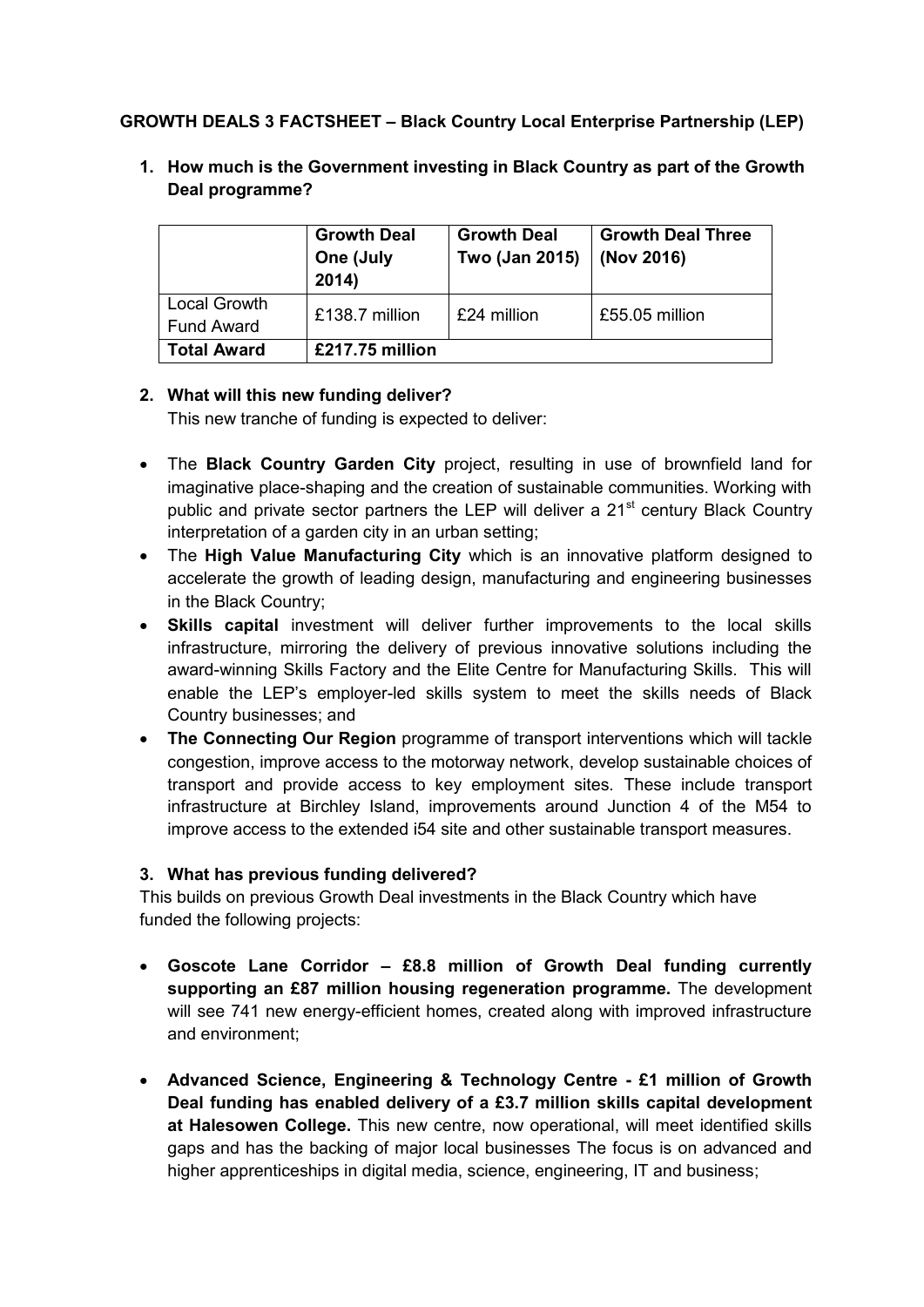- **Wolverhampton Interchange - £13.5 million of Growth Deal funding currently supporting a £120 million transformational connectivity programme.** The centrepiece of the Interchange masterplan will be a new mainline railway station at the heart of the UK's high speed rail network, serving over 4.75 million passengers per year. A refurbished and extended multi-storey car park has almost doubled capacity to provide more than 800 spaces. Proposals from Transport for the West Midlands are also progressing in parallel, with plans to extend the Metro route, linking the existing network to the bus and railway stations. Together with the upgraded bus, rail and tram facilities and connectivity, new office, leisure and retail opportunities will be created; and
- **M6 Junction 10 - £30 million Local Growth Fund investment to complement over £30 million from Highways England.** A junction improvement scheme to tackle local congestion and improve access to nearby regeneration corridors.

## **4. How will this benefit local businesses?**

Through this round of Growth Deal funding the Black Country LEP estimates it will lever £195 million of private sector investment and £25 million from public sector partners. Over 40 hectares of brownfield land will be reclaimed providing 39,200 sqm of commercial floorspace. The resulting growth in businesses could create 2,700 jobs, 1,300 of which would be apprenticeships.

The deal will also address capacity issues around Birchley Island through a major improvement to the linked junctions of Birchley Island and M5, Junction 2, as well as around the i54 Enterprise Zone through highways investment at Junction 2 on the M54. The improvements have been identified as a pre-requisite of planning consents for the proposed extension of the business park, which the LEP estimates could create between 2,900 and 7,000 jobs in the automotive sector.

#### **5. How does this announcement link to the Midlands Engine?**

Through the Local Growth Fund, central government has already agreed £1.5 billion worth of investment in the Midlands, supporting locally-led projects to boost economic growth. This additional funding round will provide an extra boost of **£392 million** to LEPs based in the Midlands. This funding will be used to provide vital investment for transport, infrastructure, skills, innovation and business-support projects, acting as a catalyst for growth and building towards the Prime Minister's vision of an economy that works for everyone, up and down the country.

#### **6. What is the connection between devolution and the Local Growth Fund?**

As part of our efforts to deliver an economy that works for everyone, the Government is devolving wide-ranging powers directly from Whitehall to local people who know their areas best. Opportunities for growth are best identified by those with detailed local knowledge, and the Local Growth Fund enables places to tailor transformational interventions to local circumstances.

The West Midlands devolution deal is one of 8 across the country  $-7$  of which will have directly elected mayors. It means decisions that have previously been made in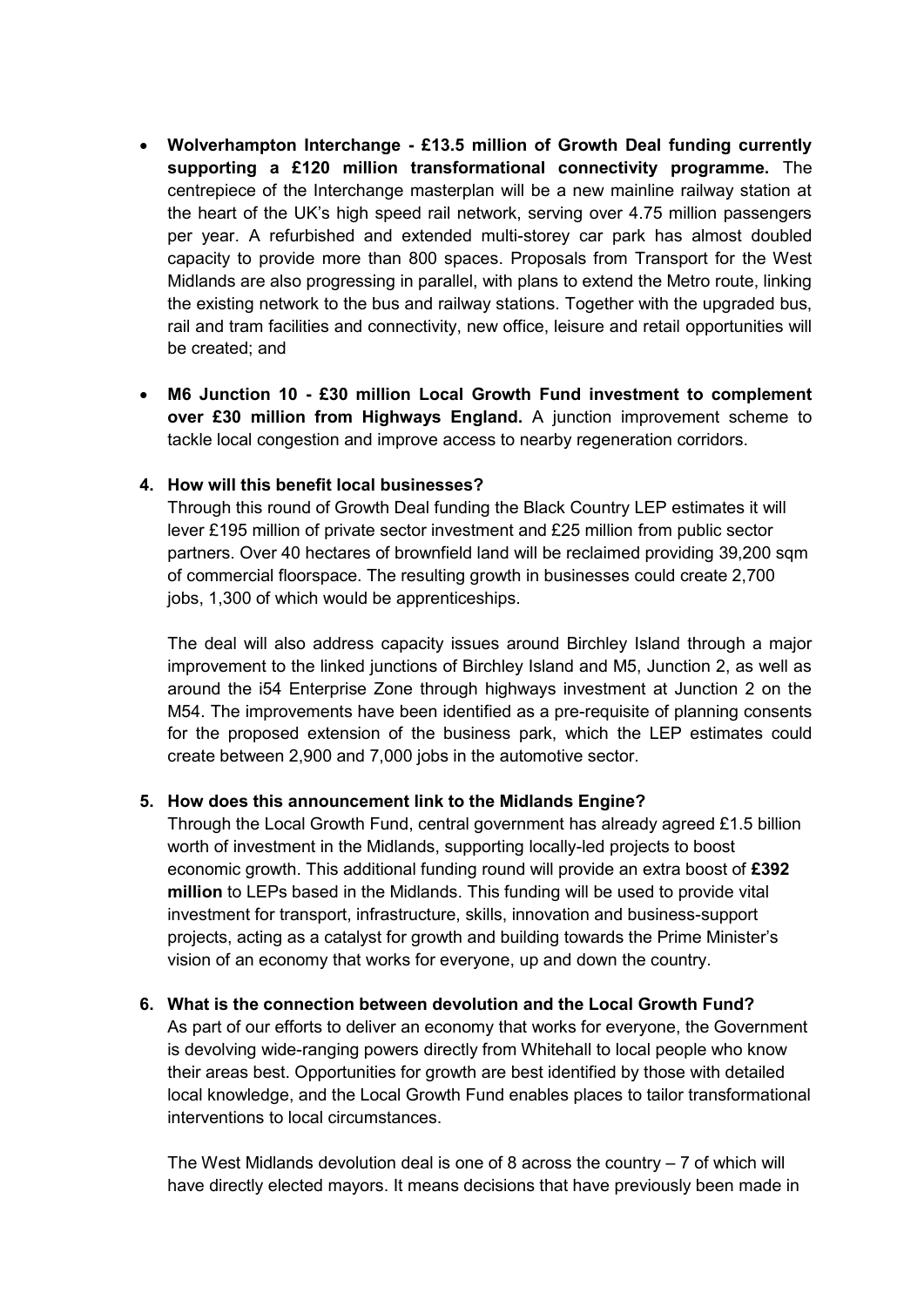Westminster will now be made in the areas they affect most. The Black County propositions align directly to a number of the West Midlands Combined Authority (WMCA) Strategic Economic Plan (SEP) priority programme areas and the first West Midlands devolution deal:

- The WMCA Programme on **New Manufacturing Excellence** relates to actions to build on the fact that the West Midlands is home to one of the biggest concentrations of high value manufacturing businesses in Europe and to ensure that their global companies are supplied by clusters of local businesses. This aligns directly to the Black Country **HVM City** Programme. The devolution deal's £200 million land remediation fund will allow brownfield land to be brought back into use for housing and employment will support growth of the Black Country to deliver the WMCA SEP ambitions;
- The WMCA programme on **HS2 Growth** aims to maximise the benefits of the largest infrastructure project in Europe for a decade to drive economic growth across the Midlands. The devolution deal supports the delivery of the metro extensions to Brierley Hill in the Black Country;
- Another of the WMCA strategic priority areas relates to housing and actions to accelerate the delivery of the current housing plan and enable an increase in the level of house building to support the growth envisaged in the WMCA SEP. The **Black Country Garden City** will enable the delivery of the WMCA SEP ambitions; and
- **Skills for the Supply Chain and Employment for All** is a programme of activity to ensure that business' skills needs are met and that everybody has the opportunity to benefit from economic growth. The devolution deal will also see devolved funding and responsibility for administering the 19+ adult skills budget and business support programmes. The Growth Deal skills capital programme will ensure the infrastructure is available to support the needs of Black Country business and our transformational sectors.

#### **Other Sources of Funding for LEPs**

This is currently the last round of Growth Deals that will take place in this Parliament. However, LEPs are eligible to bid for many other sources of funding, which they can use to make investments in significant economic projects in their local area.

Black Country LEP has successfully secured additional investment so far which is helping to fund a number of projects:

- £16.4 million to develop land for industrial use as part of the **Enterprise Zone** programme;
- **Growing Places Fund:** £14.5 million is used for a revolving fund facility to unlock development;